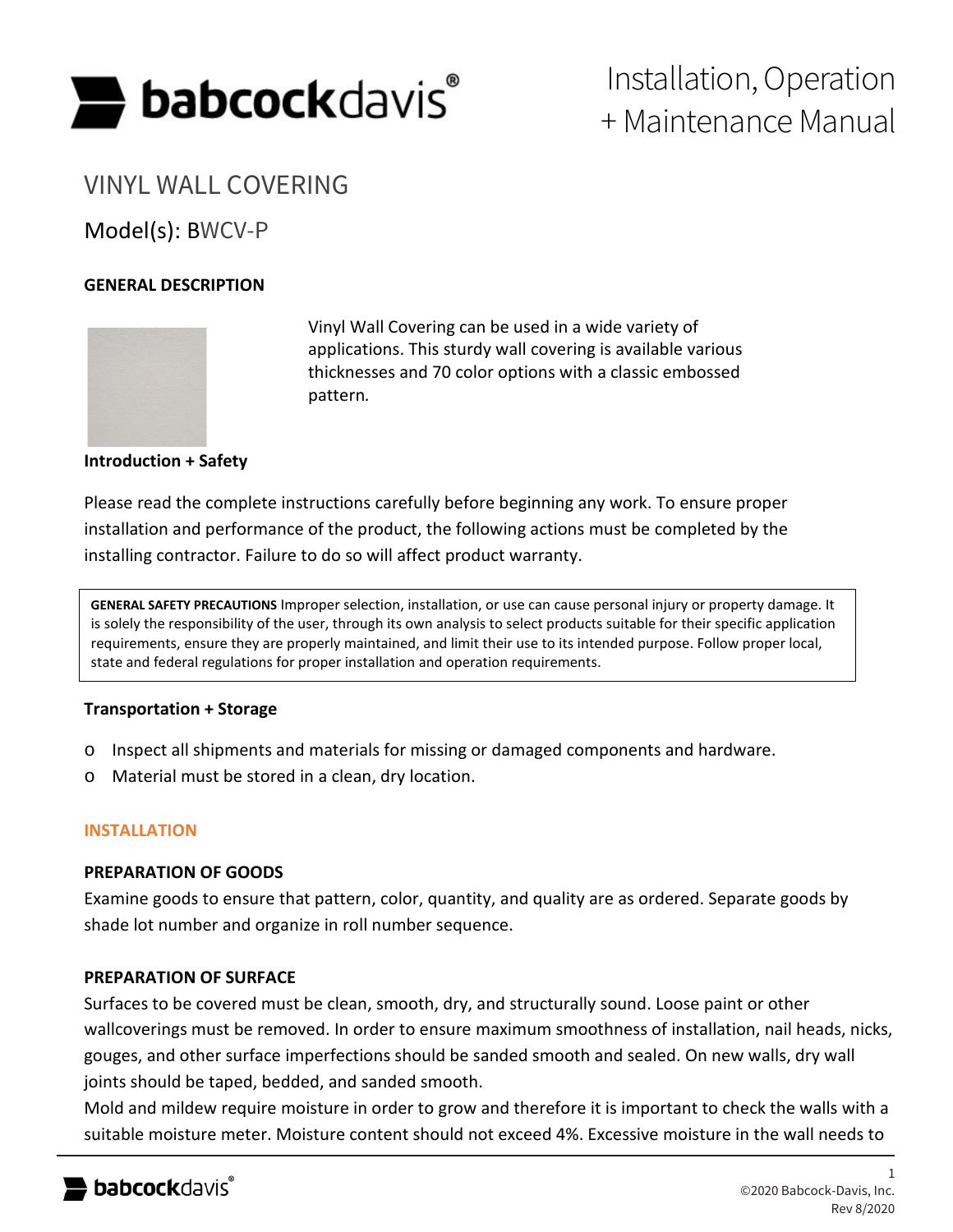be corrected prior to the installation of the wallcovering. Remove any mold and mildew from existing wall and treat surfaces to inhibit future growth.

Koroseal wallcovering can be installed over almost any surface which has been properly prepared. Do not hang vinyl over ball point pen writing, wax crayon, ink marker, oil-based stains, or any foreign matter that may bleed through the vinyl. Painted surfaces should be checked for possibility of pigment bleed-through. It is suggested that a pencil be used to mark vinyl or wall as pencil marks do not bleed.

Glossy surfaces should either be sanded to dull the surface or an application of Roman Pro 990; Rx 35™ Heavy Duty Primer should be made.

If future strippability is desired, a primer must be used. Some drywall joint compounds contrast with the drywall paper surface, showing strong light and dark colored areas. Very lightly colored, light-weight wallcoverings may show through due to their limited amount of opacity. Should this situation occur, we recommend that you use a primer, then Roman PRO-732 Extra Strength™ Clay Wallcovering Adhesive. If after applying three (3) strips, there is some questions of appearance, stop and contact your Koroseal sales representative. Attach wallcovering sheet using provided hardware thru the pre-drilled mounting holes.

## **OPERATION**

Wall Covering are designed for years of wall protection. Perform annual inspections to ensure proper fitment and performance.

## **MAINTENANCE**

o Use mild detergent to clean soiled surfaces. Pen marks, paint and graffiti generally wash off easily with mild soap and water. Completely rinse the surface with clean water when complete.

Note: Powdered cleansers and bleach cleaners should be used with care as they may leave a residue embedded in the cover surface. Properly rinsing with clean water will remove any residual residue.

o Tough marks or stains may require a heavy-duty cleaner such as "Crown Anti-Vandal Spray" or "DWR-II". These specialized spot cleaners should only be used on small areas and tested for color fastness prior to applying in a highly visible area. Rinse thoroughly with clean water to remove the residue from these cleaners.

## **QUESTIONS?**